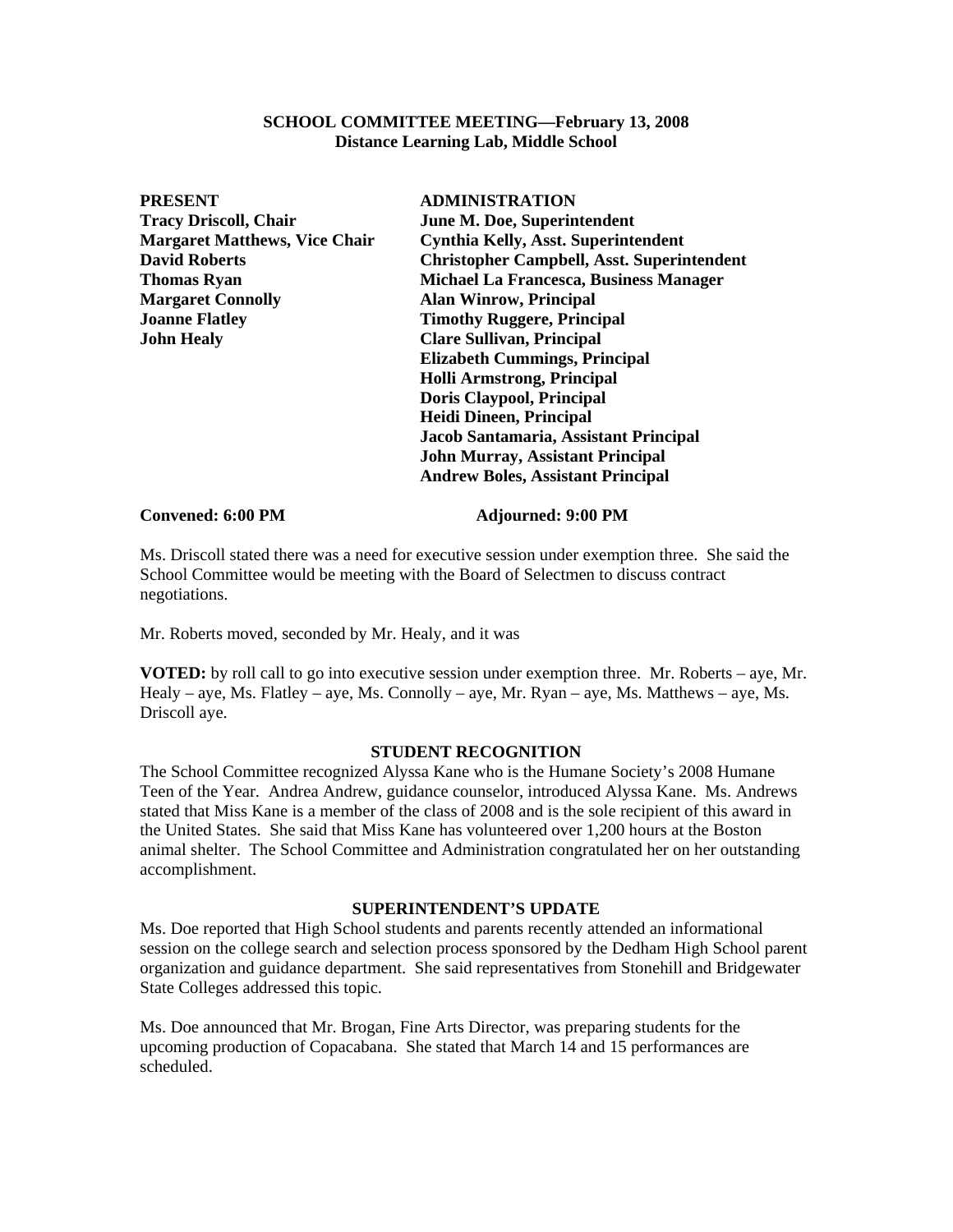Ms. Doe reminded seniors and their parents that seniors must complete 20 hours of community service by March 14 as part of their graduation requirements. She reviewed the approval process for the service and recommended the seniors use February vacation time to complete this.

Ms. Doe stated nominations for outstanding alumni are due by February 28. She said that Principal Winrow could be contacted for details.

Ms. Doe stated she was pleased to introduce an initiative to provide adult evening education in Dedham. She said a diverse selection of courses will be offered beginning in March and will be held at the Middle School. She said she hoped this first program is well subscribed and that she would like to increase offerings in the future. She noted that the district has offered technology courses for the past several years.

Ms. Doe stated that she received a copy of a letter from Francis Curran, Chairman of the Voice of Democracy Program for U.S.S. Jacob Jones Post Number 2017, who wrote to remark on the efforts of social studies department chair John Gould in the success of the annual Voice of Democracy Contest held by the Veterans of Foreign Wars of the Unites States. He said that through Mr. Gould's efforts, the participation by the High School students in the contest greatly increased this year. Participation in the Patriots' Pen Contest at the Middle School increased through his and Mr. Mike Warren's efforts as well. Ms. Doe thanked Mr. Gould, Mr. Warren and the members of the social studies department.

Ms. Doe said the district has an ongoing adult evening course for English language learners. She said that interested individuals were welcome to join this class and could contact the administrative office or the Middle School for details.

Ms. Doe announced that Mr. Winrow has appointed a varsity softball coach: teacher Erika Eisenhut. Ms. Doe stated that Ms. Eisenhut has a superb background and excelled in the college classroom and athletically. Ms. Eisenhut attained All-American status in three sports. She extended her congratulations to Ms. Eisenhut.

Mr. Campbell spoke about the completion of the Coordinated Program Review. He said the Department of Education (DOE) was on-site for two weeks, and the exit interview was conducted on Friday. He stated that the review focused on special education practices and procedures, civil rights and English language learning. He said the preliminary results are positive. The DOE was impressed by the full array of and excellent access to all services. They noted that the staff felt happy and supported and had direction. They reported that the district had quality staff and excellent communication in place for policy and procedures. The DOE also said IEPs were written well and with love and compassion. They further commented that their observations reflected those IEPS. Mr. Campbell said the DOE was impressed with the district's initiatives, including the study center at the High School and the technology integration pre-K to 12. The also said the district has good class sizes. He said the DOE did note that the district needs additional support for ELL services, which the district had already recognized. He said the DOE was pleased with the early childhood program. He said it is early but he does anticipate commendable ratings.

Mr. Campbell said the DOE will submit a draft report in six weeks. He said this is not a public document; it is for the district's review and comment. He said the final report is comprehensive and takes two to three months to receive. He said this will be made available to everyone. He said the district will have 30 days to write an action plan and one year to complete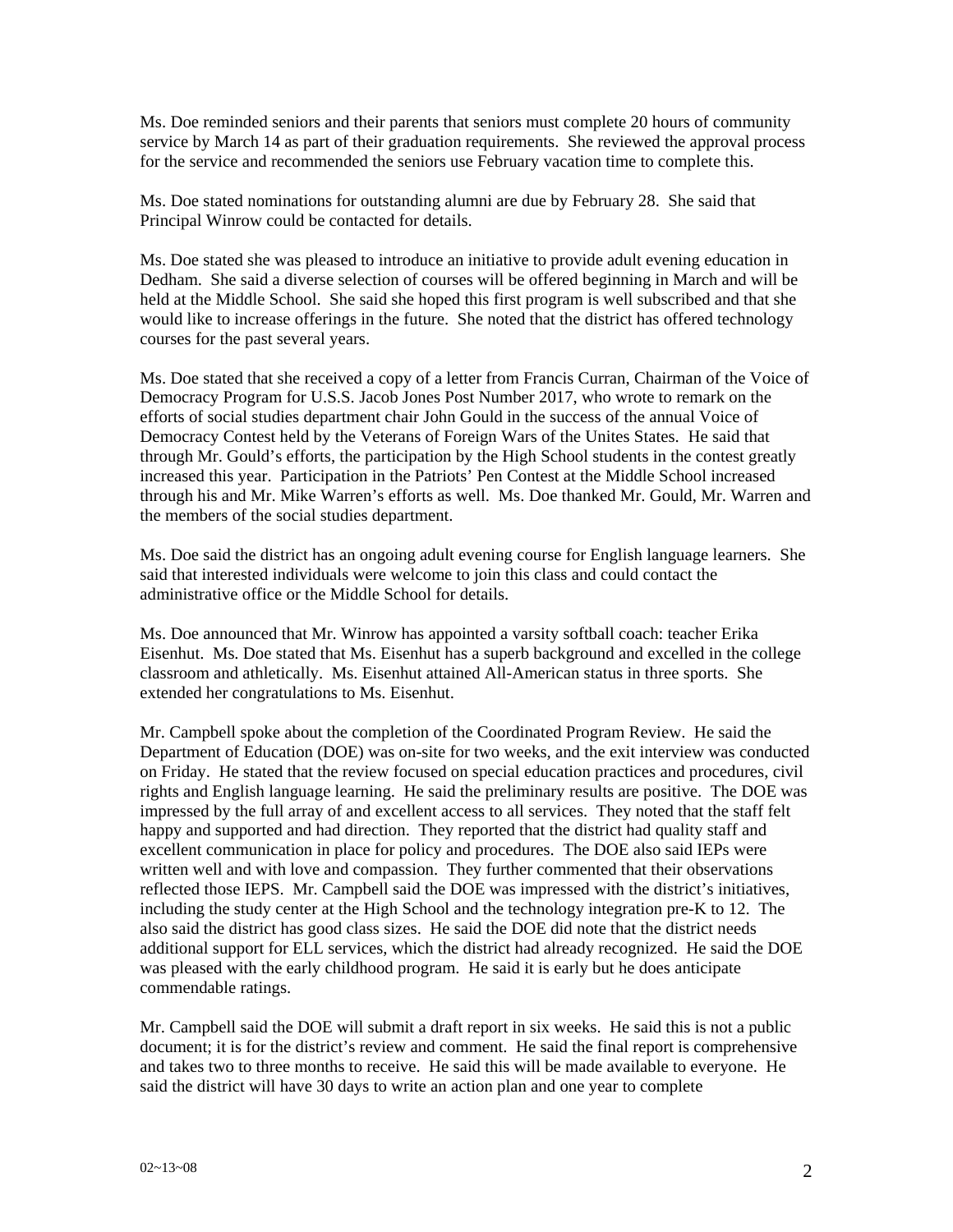implementation of the plan. He thanked the teachers, parents and administrators for their support during this involved process.

Ms. Kelly reported on the Safe and Drug Free School grant audit. She said Juan Tapia from the DOE interviewed 50 people in three days. She thanked Ms. Driscoll, Chief Driscoll, Officer Huyler, Officer Matthies, Sgt. Clemens, students, parents and teachers for participating. She said Mr. Tapia was pleased with what he observed. He noted that a few areas were only partially implemented, particularly their evaluation piece. She said the district must reach out to parents for feedback. She said Avery was applauded for hosting a meeting with parents about the implementation of the Responsive Classroom. She said the fiscal component of the grant is good and Mr. Tapia noted that the district's relationship with cooperative organizations was also positive. She thanked everyone for helping with this audit. She said they would now wait to receive the 30 day report. She said that like Mr. Campbell they would then be drafting an action plan in response to Mr. Tapia's findings.

### **CHAIR'S UPDATE**

Ms. Driscoll deferred her update until later in the meeting.

### **STUDENT REPRESENTATIVE'S UPDATE**

Miss Chen reported that the Dedham High School logo was selected and it would be published in *The Mirror* tomorrow. She reported that the 2009 class would be hosting a Mr. Dedham contest. She stated that Mr. Arria is looking into buying new championship banners for the gym. She also reported that both the girls' soccer team and the band recently had their championship banquets. She announced that the Student Council is distributing Valentine's candy grams tomorrow.

## **GENERAL PUBLIC COMMENT**

A parent spoke on behalf of a group from Oakdale. She said they are concerned about next year's fifth grade class sizes. Ms. Driscoll asked her to comment on this after the budget presentation.

# **PUBLIC COMMENT ON ACTION ITEMS**

There was none.

### **PRESENTATION – HIGH SCHOOL FINANCIAL LITERACY CURRICULUM**

Teacher Dan Rouse and Dedham Savings Bank Vice President of Marketing Gerry Lavoie were present to speak about the High School's financial literacy curriculum. Mr. Rouse said the state originally solicited school districts to volunteer to develop and implement a financial literacy curriculum for high school students, which the High School did a year and a half ago. He said his initial training was provided by Mr. Lavoie and staff at Dedham Savings and was sponsored by a School to Careers grant. He said the curriculum he developed from his internship was submitted to the School Committee prior to its implementation. He said this curriculum will help students learn about money management, credit management, taxes, interest rates, saving and investing. He said that learning basic financial literacy would help students contribute to and benefit from the economy.

Mr. Rouse stated that there was a 50% increase in participation in the program this year. He said that 105 to date have had the curriculum. He said it is taught in the Marketing and Advertising course offered by the Computer Department. He said they do offer other courses in which curriculum could be incorporated if necessary.

Mr. Rouse spoke about the field trips to teach financial literacy. He said discussed the trip to the Federal Reserve Bank and the participation in Dedham Savings Bank's monthly economic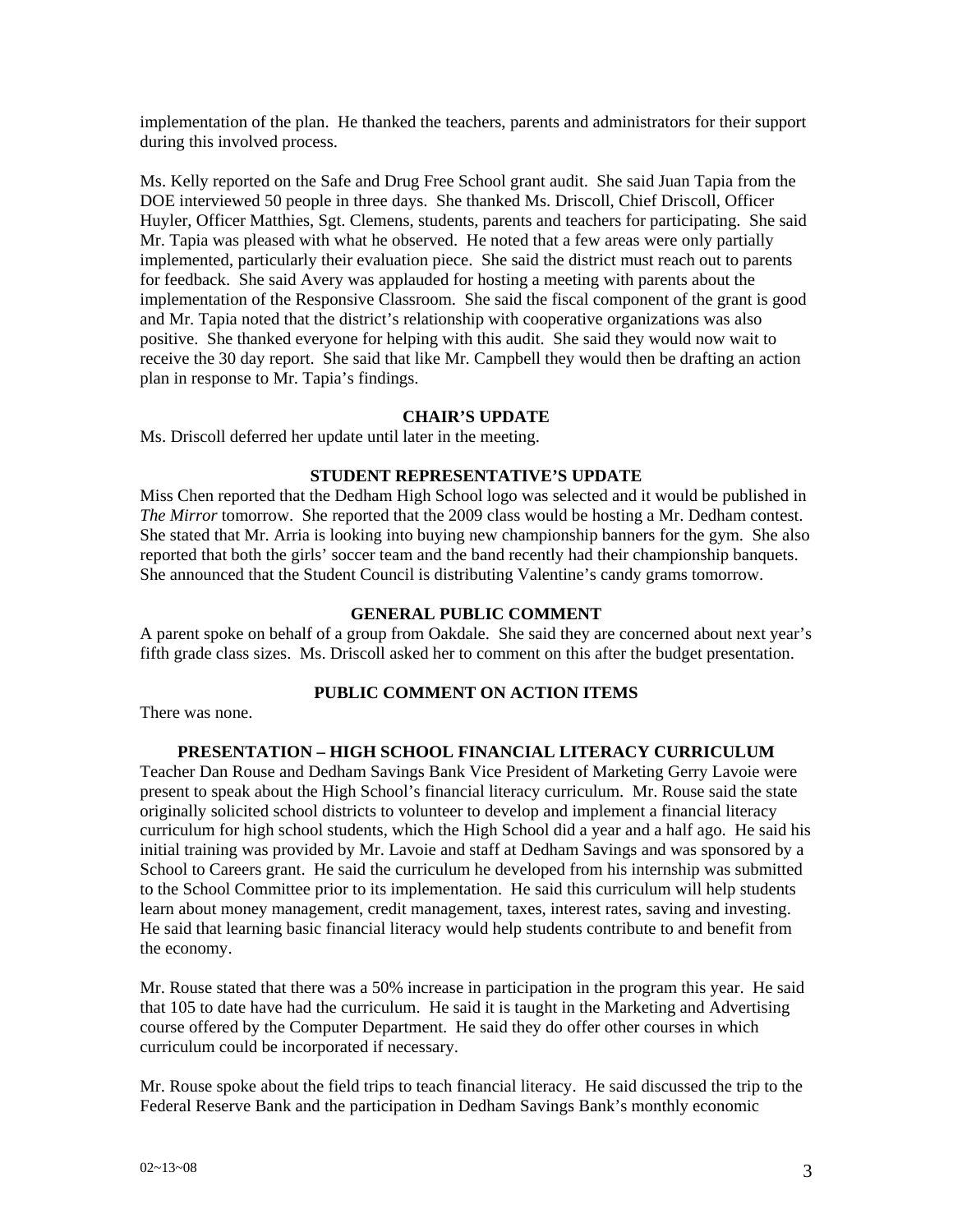teleconference. He said there has been more student interest than could be accommodated. He referred the committee to a recent article in *The Dedham Times* highlighting the visit of Dedham Savings officials to Mr. Rouse's Personal and Business Finance Class. Mr. Rouse thanked Dedham Savings for sponsoring his internship. He said that Mr. Lavoie and the bank have been very involved in this from the beginning.

Mr. Lavoie said that one of the missions of the bank is to make a difference in the community. He said he had been involved with School to Careers prior to this and was pleased to be approached by the organization to help Mr. Rouse. He said it is a great feeling to help the students and he appreciates being part of that interaction and making a difference. He thanked the School Committee for allowing him to be part of it and Mr. Rouse for putting it together.

Ms. Matthews remarked that Mr. Lavoie is most photographed man in Dedham and thanked him for all he does to serve the community. He said he is a trustee of the foundation and they enjoy doing that. Mr. Langenhorst remarked that Mr. Lavoie's involvement goes back 20 years. He also commented on what a great job Mr. Rouse has done and added that Mr. Rouse would be receiving his doctorate this year.

Ms. Matthews asked how many students could not be accommodated in the course. Mr. Rouse said he would not be surprised if it were 20 to 30. Ms. Matthews asked if the students at least get their second choice. Mr. Langenhorst said they typically do a good job with class selection, but sometimes limits on class size restrict their ability to accommodate requests.

Mr. Roberts moved, seconded by Ms. Connolly, and it was

**VOTED:** to open the public hearing on the FY 09 budget.

# **PUBLIC HEARING – FY 09 BUDGET**

Ms. Doe stated that this budget represents the collaboration of the administrators and the public should be aware of where the budget increases come from. She said there are many unfunded mandates that impact this budget, but the schools must always strive to improve the delivery of education. She said they would present a detailed accounting of where the dollars are spent. She acknowledged that an increase of 11% is substantial and they do not take it lightly. However, it is necessary to support the programs.

Mr. La Francesca began the presentation of the proposed fiscal year 2009 operating budget with a review of the budget calendar. He stated that after this evening's public hearing, he would be presenting the budget to the Finance Committee and submitting it to the Town Administrator in March. He noted that the Annual Town Meeting is May 19.

Mr. La Francesca presented the FY 09 budget assumptions. He stated that programs and services will be staffed appropriately, programs and services currently be offered will continue, and programs and services supported by fees, tuition, gifts and private grants would continue. He said that appropriate class size and neighborhood schools remain priorities, special education will provide students with the least restrictive environment, outdated textbooks would be replaced, and technology would be maintained and supported. He stated that it is also assumed in this budget that curriculum and assessment initiatives targeted for MCAS improvements would remain in place.

Mr. Campbell discussed the special education budget increases. He stated that special education out of district tuitions would increase by \$762,862.59, driven in part by increases in enrollments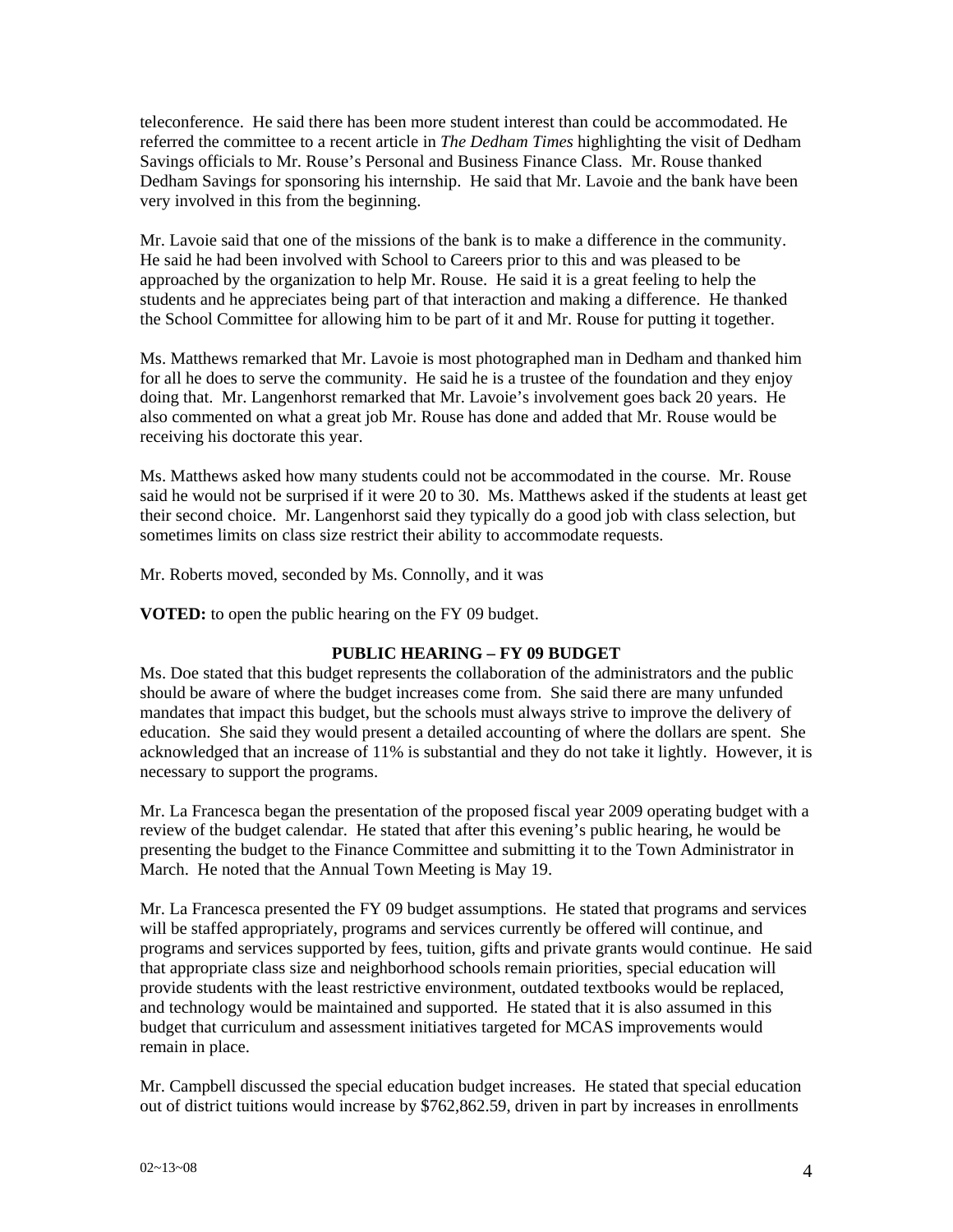and tuition adjustments, and related transportation, which is an increase of \$38,905.07. He said they currently transport 100 students and it is not cost efficient. He emphasized that there is no state relief for special education transportation, which is projected to be \$115,000 for in district and \$552,236 for out of district transportation next year. Mr. La Francesca stated that other increases in the budget were in electricity and heat, both of which have seen substantial increases in the last year, and maintenance contracts and service.

In answer to Ms. Matthews' earlier question, Mr. Langenhorst stated that the computer department could not meet needs of ten accounting students. He then discussed the technology increases in the FY 09 budget. He said that the technology investment must be supported, which drives a significant amount of the costs he is presenting. He said that they are on a plan to replace servers and switches, which have limited life spans. He said they will need the full array of classroom computers as well as computer software to maintain programs, including virus programs, semantic programs, monitoring software and software that serves the district's mandated electronic retention requirements. He said that multi-year discounts expired last year and that accounts for the increase in this line item.

Mr. Langenhorst said the primary focus is on the classroom. He said the district has software programs that support early reading, math, plagiarism deterrence, special education programs, programs for communication, and document sharing. He said they need additional funds for MCAS support, such as Plato and Vantage. He said there is an additional cost as well for the expansion of the videos surveillance at the High School. He said they also need new technology equipment associated with the Middle School. He said there is a new standard for wireless and visual learning environments. He said they have made good progress at the High School through federal eRate funds, but have not had as much money to make progress at the elementary schools. He said the \$40,000 request is supporting Smart Boards and projectors.

Mr. La Francesca stated personnel would consume \$23,733,798 of the proposed budget for current staff. He said this amount does not include raises. He said an additional \$305,602 in personnel related to compliance and mandates is needed, \$276,147 in new positions and \$146,510 in reinstatements. He said the textbook replacement would cost \$56,000. He noted this item was previously part of the capital budget, but is now moved to the operating budget.

Mr. La Francesca stated that to fund a level service budget would cost \$32,183,887.52. He said that factoring in the compliance/mandates costs, new and restored positions, textbook replacement and technology support would cost an additional \$931,931. He said the total requested budget for FY 09 is \$33,114,818.52.

Mr. La Francesca discussed the budget drivers that impact the increases. He stated the largest increases were in the areas of salaries, utilities, special education, technology and textbook replacement. He said the budget request is an 11% increase over FY 08. He stated salaries represented 76% of the budget, utilities 4%, special education out of district tuitions 9%, special education contracted services, and transportation and supplies 3%.

Mr. La Francesca provided a breakdown of the salaries by category. He said salaries comprise \$25,203,137.65 of the budget. He noted that teachers make up the largest salary category with 76% of personnel costs invested in the classroom.

Ms. Doe reviewed the staff requests for compliance purposes. The High School Middle School, Avery School and the ECEC need additional ELL staff. She said the Avery School also needs a .6 reading teacher. Riverdale and the ECEC need to increase their adjustment counselor staffing.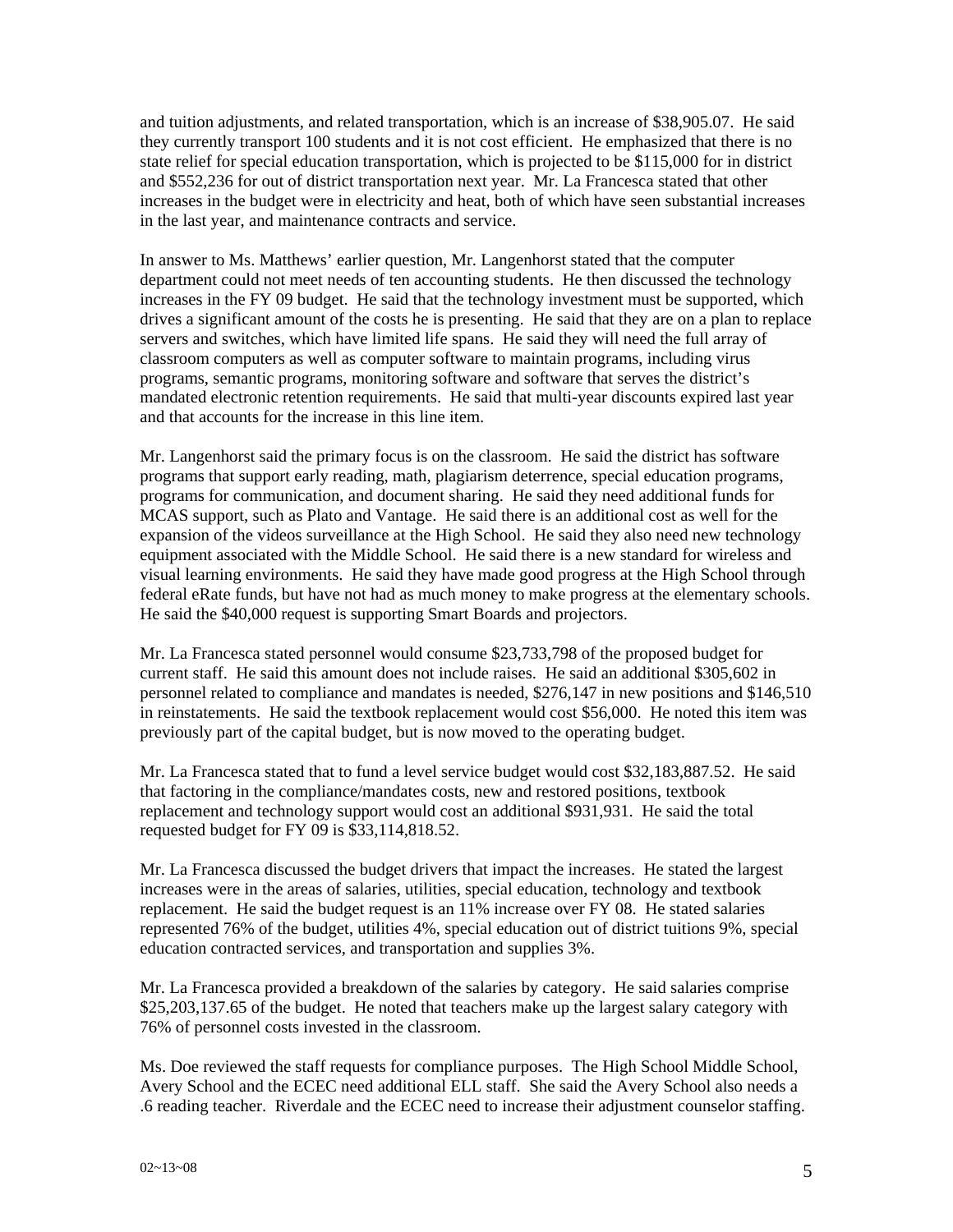She emphasized the importance of the counselor at the ECEC due to an increase in student enrollments needing these services. She said that all schools except the ECEC also need additions to their special education staff. She noted that only two of the staff requirements to meet compliance are full time equivalents. She stated the reinstatement requests include a .6 science teacher, two fifth grade teachers, and a .5 custodian to replace the loss of elementary staff when staff had to shift to the Middle School to accommodate the new, larger building. She said requests for new positions include a network data supervisor assistant, a social studies teacher and .6 foreign language teacher at the High School, and a school psychologist for the Middle School. She said the reason they are requesting a psychologist as opposed to an adjustment counselor is to be able to utilize this staff member to help with testing in district. She said testing is currently contracted. She stated they would also like to add an ABA specialist, which is also currently contracted, and a .5 HVAC specialist, which would be a shared position with the Town.

Mr. Campbell spoke about the savings they anticipate with the addition of an ABA specialist. He stated that an ABA specialist services special education students with language based learning disabilities. He said the district currently contracts this and spends hundreds of thousands of dollars for it. He said that having an ABA on staff would have a positive programmatic impact as well, as it would allow them to manage their program in house. He said it would result in a higher quality program and it would be more fiscally responsible.

Mr. La Francesca discussed the uncontrollable costs in the budget. He said that contractually obligated salary increases total \$556,115. He stated that special education tuitions and transportation, electricity and heat are also substantial increases. He presented a spreadsheet of special education actual expenses from FY 03 to FY 08. He said the expenditures totaled \$5.7 million in FY 03. He said \$8.3 million in expenditures is projected in FY 08. He said these rising costs significantly impact the rest of the budget.

Ms. Doe said this is a startling picture, but does represent the district's needs. She said they have established a collaborative relationship with Town on all matters and will continue to work with them to identify needed funds. She reiterated that many increases come from unfunded mandates, which most other communities are experiencing. She said the proposed budget is a fair and reasonable picture of needs of the department.

Ms. Driscoll said they have been meeting with Town Administrator and Selectmen to discuss the budget situation. She said they understand the fiscal picture for the Town and at the state level. She said that at this time the Town has provided them with a \$1.5 million increase over last year. She said they would continue to discuss the budget with the Town as more is known about available revenue and they would work to get the most possible for the schools.

A parent asked what an ABA specialist does. Mr. Campbell said that an ABA develops an applied behavioral analysis program and works with specialists to implement services.

Mr. Heisler asked Mr. Campbell if Dedham's out of district special education expenses are similar to other towns. Mr. Campbell said new enrollments have factored into their increasing costs. He said other districts are experiencing rising costs, but it varies. He said the adjustments in tuitions approved by the DOE are significant; some programs have jumped in cost by tens of thousands of dollars. He said they have tried to be proactive to offer a full array of services to meet special education needs in district, which has allowed the district to keep 6 to 12 students that would have otherwise been out of district placements. He expressed his appreciation of the administration's and School Committee's support of these initiatives. He commented that the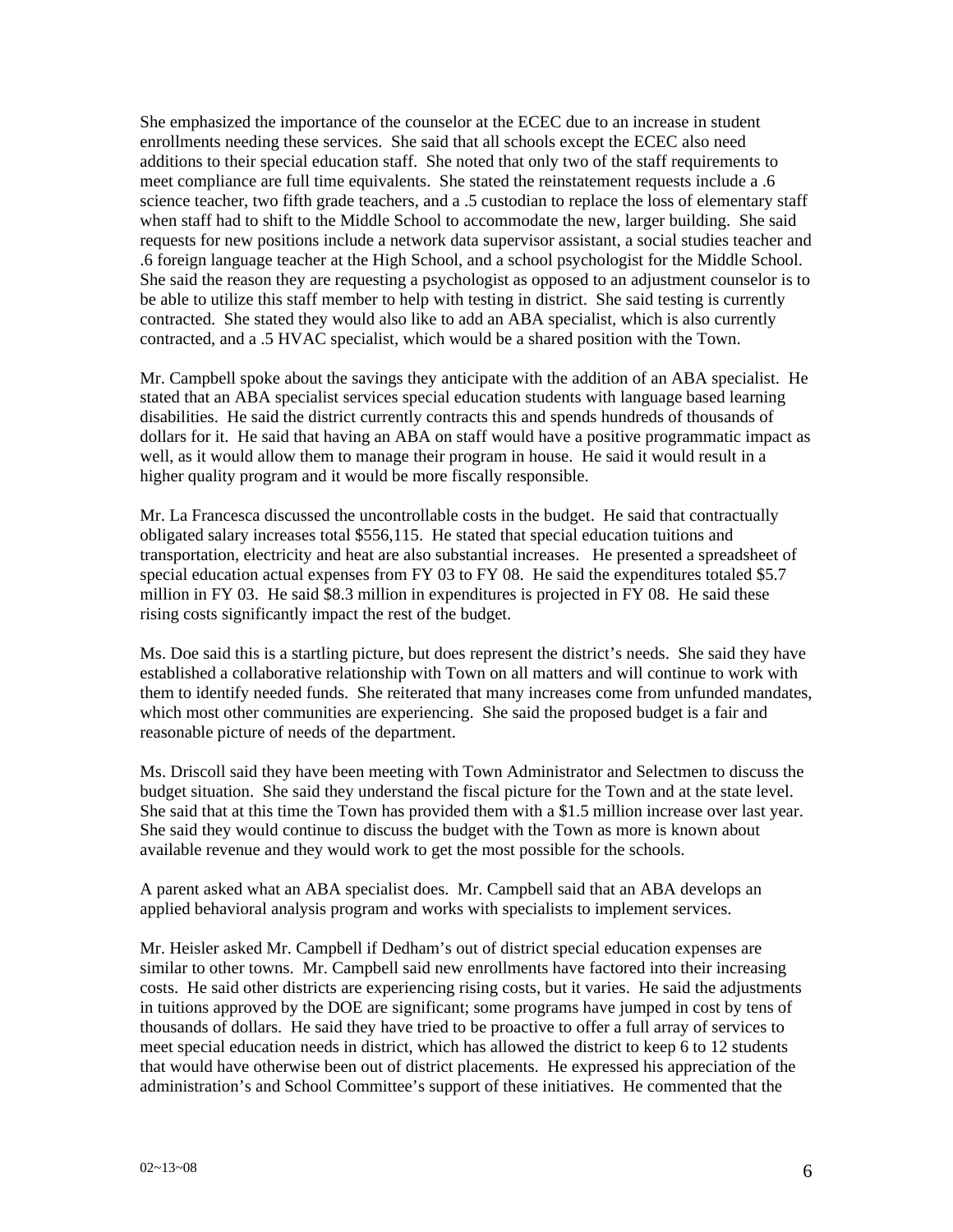district is responsible for special education services for children beginning at age three through age 22.

Ms. Walko asked how many students would benefit from the ABA specialist and how much has been spent in the budget. Mr. Campbell said they have a number of ABA programs at the ECEC and elementary schools and have spent hundreds of thousands on them. Ms. Matthews asked if there is an average out of district cost. Mr. Campbell said it is all over the place. He stated that they strive to provide the least restrictive environment for these students. He said if they cannot keep the student in district the next step would be TEC programs, followed by private schools, which would range between \$50,000 -\$80,000. He said intensive support programs can cost up to a couple of hundred thousand dollars.

Ms. Kelly asked if an ABA specialist would bring back some students that are currently out of district. Mr. Campbell said that potential existed. He said the more opportunity they have to serve needs in district the better.

A parent thanked the School Committee for recognizing the need for an additional fifth grade classroom teacher at Oakdale.

Mr. Heisler asked Ms. Doe what level funding would mean in terms of loss in personnel. Ms. Doe said they are all aware of the Town's and state's fiscal situation, and everyone understands dollars represent positions. She said when they are closer to understanding what their actual funding will be they will take a careful look at how they will maintain quality programs and meet mandates. She said it was unclear as to where reductions would come from at this point.

Mr. Roberts stated he was impressed with some of the cost saving special education initiatives that have been brought to the board. He asked Mr. Campbell if he had a ballpark idea as to how much is saved through these programs. Mr. Campbell said it would depend on the program. He said that if you had two teachers and a paraprofessional in a program the cost in salaries would be approximately \$120,000. He said that transportation for out of district placements alone costs \$20,000 to \$30,000 and tuitions would be \$30,000 to \$60,000. He said it would be significant savings and programmatically responsible. Mr. Roberts asked if he found that parents appreciate the outreach and comfort with maintaining a student in district. Mr. Campbell replied that a large majority do prefer their children stay within the district.

Ms. Flatley asked Mr. Langenhorst about the multi-year discounts. She said it appears the district ends up paying a lot once they terminate. Mr. Langenhorst said he is not proposing to buy any new multi-year discounts and would not be doing that in the future. She asked about the two \$40,000 increases. Mr. Langenhorst said the capital budget usually addresses the in class computer replacement. He said the new technology request was for \$290,000 to put projectors and Smart Boards in fourth and fifth grade classrooms, and has been trimmed down to two for each school. She also asked about the life expectancy of a server and switch. Mr. Langenhorst said the district currently has 50 servers. His goal is to replace them with better servers and reduce the number to 30. He said he would like to replace ten reducing the overall number by another five servers this year. He said some of their servers were 8 or 9 years old and were not secure. He said the normal span is 3 to 4 years. He said a switch can last a long time and he anticipates replacing 13 elementary switches that have been in place since 2000.

Ms. Flatley asked Mr. La Francesca what the 1% in non-personnel, regular education represented. Mr. La Francesca said that amount would purchase supplies and materials.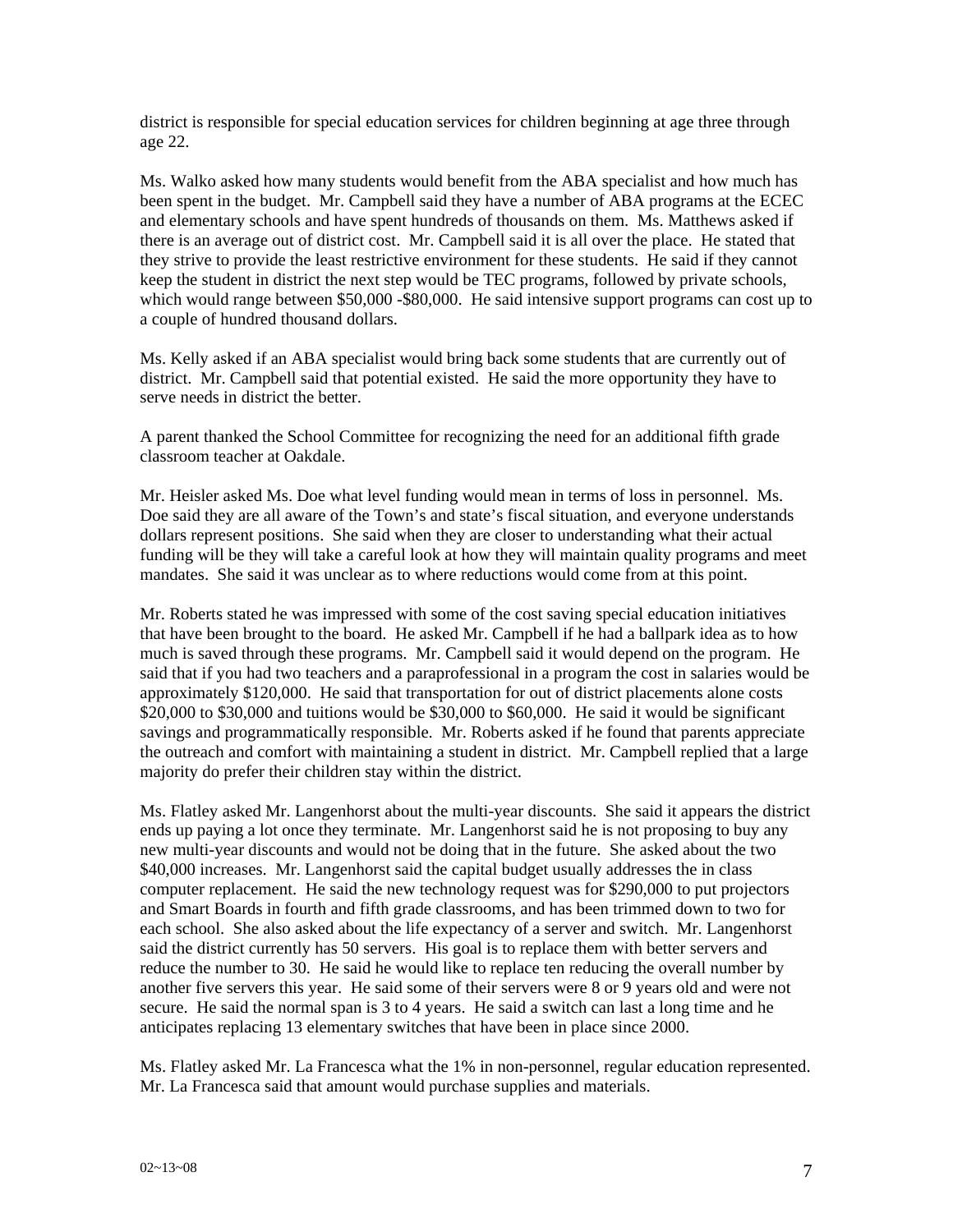Ms. Matthews asked for clarification on special education actual expenses for FY 03-08. She wondered where costs are reflected. Mr. La Francesca said the costs are found in aides, teachers, non-personnel supplies, tuitions, contracted services, tutoring and transportation. Mr. La Francesca stated that the actuals are taken from the year end reports and the \$8.3 million is a forecast. Ms. Matthews asked if the bulk of the amount is in tuitions and salaries. Mr. La Francesca replied that ABA services are over budget by 25%. He also said the district can anticipate large increases in transportation and out of district tuitions. He stated that no new positions are in that forecast.

Mr. Roberts said an advantage going into this year is the later town meeting. He said they would have a better sense of the state's numbers. He stated it is still early to make judgments, but it was important to have a picture presented this evening.

Mr. Ryan commented that the Budget Subcommittee looked at out of district costs carefully over last several months and the projections should be very accurate. They have done head counts of the children that must be serviced. He said the numbers for electricity and heat were provided by the Town's consultant. He reiterated that no raises were factored into anything presented. He stated this would be a difficult and drawn out process. He said the \$3.3 million requested increase is to provide the best education possible to Dedham's students.

A parent asked what parents could do to support the committee at the state level. Ms. Driscoll said that there has been proposed legislation that does not appear to have support for passage. She said that the district is part of TEC and this collaborative hired a lobbyist to help get funding for special education transportation. She said they would also like to change the circuit breaker formula from four times to three times the foundation budget. She said parent support of those initiatives would be appreciated at the appropriate time.

Ms. Matthews said squeaky wheel always gets the grease and it never hurts to keep telling elected officials what is on your mind. Ms. Driscoll said to start with education subcommittee at the legislature.

Ms. Carney asked what the current enrollment is and whether it is projected to increase. Ms. Doe said they expect the enrollment to remain stable. She asked what percentage of students is on IEPs. Mr. Campbell said approximately 21%. Mr. Langenhorst said there are 2,972 students. Ms. Carney commented that the funding for textbook replacement is woefully inadequate. She asked if the PowerPoint would be put on the web site. Mr. Langenhorst said he could do that. She stated it was informative and should be made accessible.

Ms. Carney asked about if the cost of health insurance is factored into the budget. Mr. La Francesca said they do not account for that because the Town carries the cost. She also asked about the imbalance of projectors at Oakdale. Ms. Armstrong said the portables were purchased by the PTO. She said a grant allowed the purchase of one. She said they also have one in the new library/media center and one in the old. Ms. Carney said that is a disparity and other PTO's should address it. Mr. Langenhorst said most of the schools have two.

Ms. Matthews said the presentation was a thorough and accurate portrayal of the system's structure and needs. She said the School Committee has a heightened awareness of its role of advocate to the Town for school services and as joint financial stewards of the Town's resources. She said they take that seriously. She said she is still looking for creativity in how they structure their services.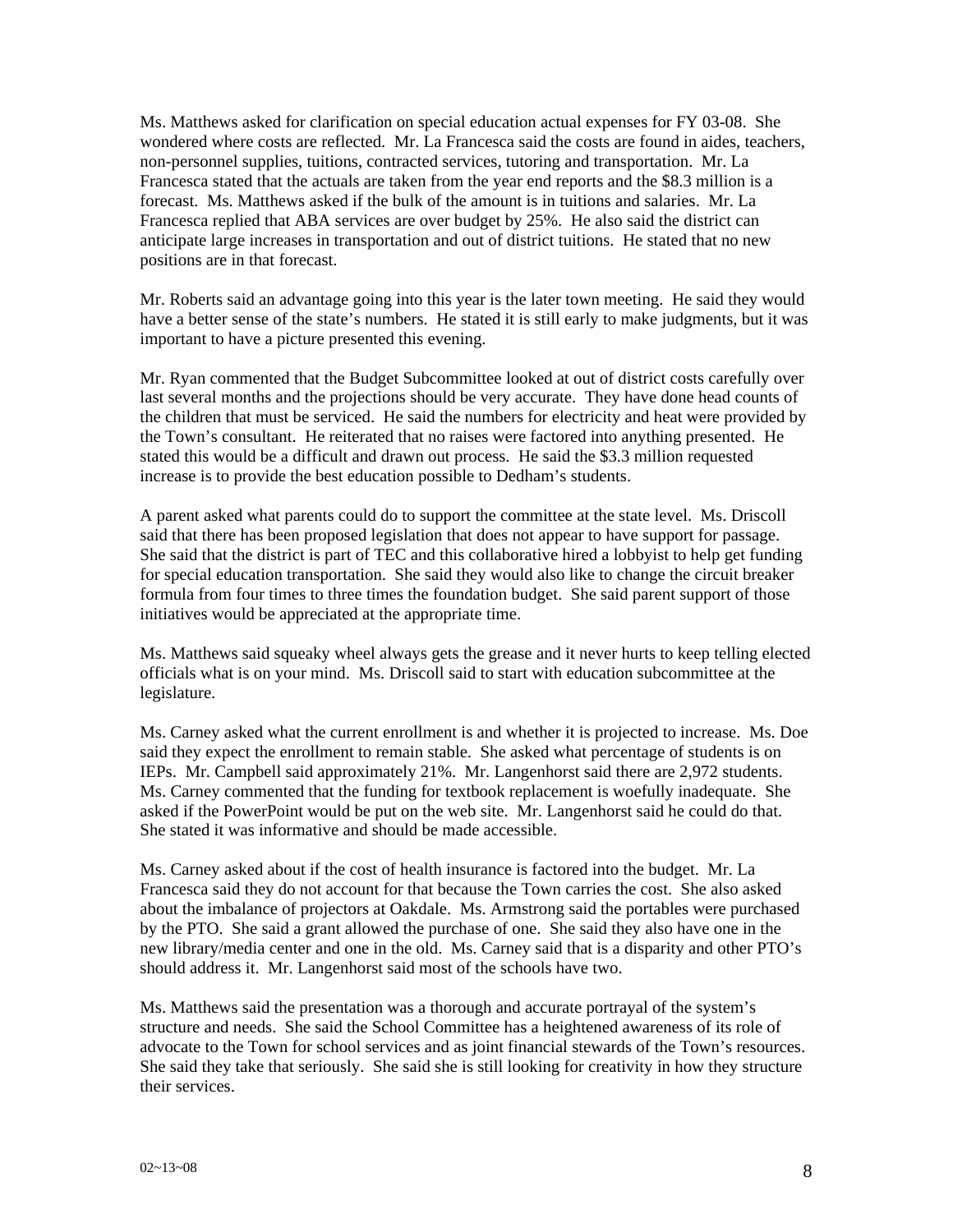Ms. Driscoll said they are not going to vote on the budget right now. She wanted the School Committee to present what the School Department feels is necessary to support education.

Mr. Roberts moved, seconded by Mr. Healy, and it was

**VOTED:** to close the public hearing.

## **MINUTES**

Ms. Matthews moved, seconded by Ms. Connolly, and it was

**VOTED:** to accept the January 30, 2008 minutes.

# **DONATIONS**

Ms. Doe announced vehicle donations to the Occupational Education Department. Fred Repetto donated a 1996 Mazda pick up truck. Michelle Shannon donated a 1989 Chevrolet Cavalier. Paula Girela donated a 1994 Chrysler LHS.

Ms. Matthews asked what Mr. Dellot does with the cars. Ms. Doe said they are repaired. Mr. Winrow said Mr. Dellot occasionally auctions them and sometimes they are either junked or stripped.

Ms. Flatley moved, with grateful appreciation, seconded by Mr. Roberts, also with grateful appreciation, and it was

**VOTED:** to accept the donations.

Ms. Doe announced that Lueders, a lawn care company, has donated \$50 to the School Department.

Ms. Flatley moved, with grateful appreciation, seconded by Ms. Connolly, also with grateful appreciation, and it was

**VOTED:** to accept the donation.

## **OLD/NEW BUSINESS**

Ms. Driscoll said that she, the Superintendent, Mr. Campbell, Mr. La Francesca, Ms. Sullivan, the Town Administrator, the Assistant Town Administrator, the Chair and Vice Chair of the Board of Selectmen all attended the Mass. School Building Authority's invitation to meet with them today. She said it was a good meeting and they were walked through the steps of proceeding with the renovation of the Avery School. Ms. Doe said it was a working meeting and they were joined by Rep. McMurtry, as well. She said he has become knowledgeable about the school's needs and wants to help facilitate communications with the state agencies.

Ms. Doe highlighted the next steps for Dedham as directed by the MSBA. She addressed the district's need for initial compliance certification, the initial agreement for a feasibility study and the vote for local funding. She said a feasibility agreement would be made with the MSBA with the terms of the financial sharing. She said the Town would be receiving documents from the MSBA to proceed. She said the district will be required to hire a construction manager. She stated that once funding is secured for the feasibility study Dedham would then need to hire an architect for the feasibility study. She said the MSBA has very clear guidelines for the process and steps they will have to take.